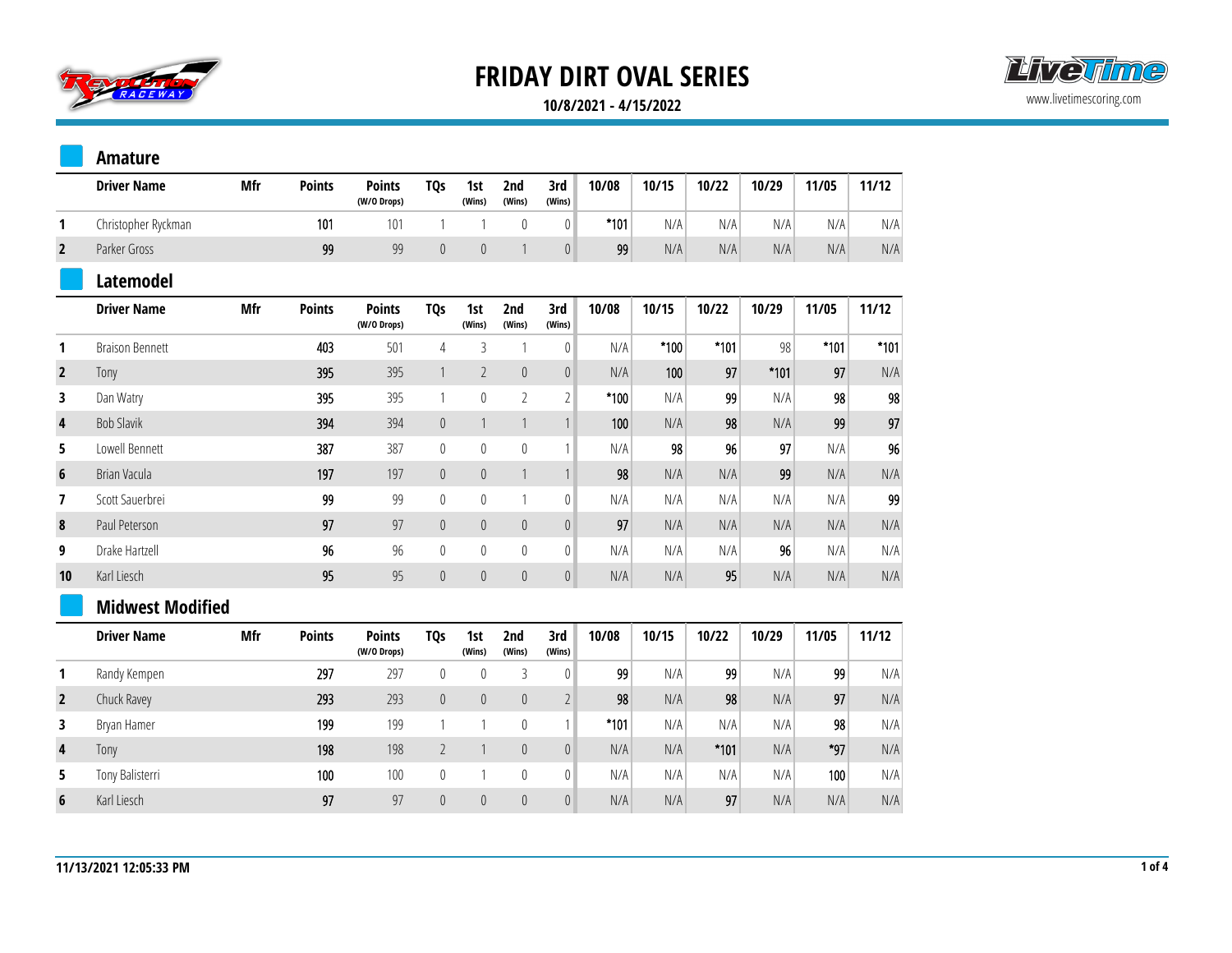

### **10/8/2021 - 4/15/2022**

|                | <b>Pro-Sprint</b>      |            |               |                              |                  |                  |                  |                  |        |        |        |        |        |       |
|----------------|------------------------|------------|---------------|------------------------------|------------------|------------------|------------------|------------------|--------|--------|--------|--------|--------|-------|
|                | <b>Driver Name</b>     | Mfr        | <b>Points</b> | <b>Points</b><br>(W/O Drops) | <b>TQs</b>       | 1st<br>(Wins)    | 2nd<br>(Wins)    | 3rd<br>(Wins)    | 10/08  | 10/15  | 10/22  | 10/29  | 11/05  | 11/12 |
| 1              | Andy Gross             |            | 101           | 101                          | $\mathbf{1}$     | 1                | $\pmb{0}$        | $\mathbf 0$      | $*101$ | N/A    | N/A    | N/A    | N/A    | N/A   |
| $\overline{2}$ | Bryan Hamer            |            | 99            | 99                           | $\pmb{0}$        | $\boldsymbol{0}$ | 1                | $\boldsymbol{0}$ | 99     | N/A    | N/A    | N/A    | N/A    | N/A   |
|                | <b>Sct Modified</b>    |            |               |                              |                  |                  |                  |                  |        |        |        |        |        |       |
|                | <b>Driver Name</b>     | <b>Mfr</b> | <b>Points</b> | <b>Points</b><br>(W/O Drops) | <b>TQs</b>       | 1st<br>(Wins)    | 2nd<br>(Wins)    | 3rd<br>(Wins)    | 10/08  | 10/15  | 10/22  | 10/29  | 11/05  | 11/12 |
| 1              | <b>Braison Bennett</b> |            | 400           | 498                          | $\sqrt{2}$       | $\overline{2}$   | $\overline{2}$   | $\boldsymbol{0}$ | N/A    | $*100$ | 98     | $*101$ | 99     | 100   |
| $\overline{2}$ | Tony                   |            | 398           | 398                          | $\overline{2}$   | $\overline{3}$   | $\pmb{0}$        | $\mathbb O$      | N/A    | 100    | $*101$ | 96     | $*101$ | N/A   |
| 3              | Dan Watry              |            | 396           | 396                          | $\overline{2}$   | $\mathbf{1}$     | 1                | $\mathbf{1}$     | $*101$ | N/A    | 99     | N/A    | 98     | $*98$ |
| 4              | <b>Bob Slavik</b>      |            | 388           | 388                          | $\mathbf 0$      | $\mathbb O$      | $\mathbf{1}$     | $\boldsymbol{0}$ | 95     | N/A    | 97     | N/A    | 97     | 99    |
| 5              | Larry Kempfer          |            | 383           | 475                          | $\mathbf 0$      | $\mathbf 0$      | $\mathbb{0}$     | $\pmb{0}$        | N/A    | 97     | 96     | 92     | 94     | 96    |
| $6\phantom{1}$ | Lowell Bennett         |            | 382           | 382                          | $\mathbf 0$      | $\theta$         | $\mathbf{0}$     | $\mathbf{1}$     | N/A    | 98     | 94     | 95     | N/A    | 95    |
| 7              | Bryan Hamer            |            | 379           | 379                          | $\mathbb O$      | $\mathbf 0$      | $\mathbb{0}$     | 0                | 97     | 96     | N/A    | 90     | 96     | N/A   |
| 8              | Oakley Hamer           |            | 376           | 376                          | $\pmb{0}$        | $\theta$         | $\mathbf{0}$     | $\pmb{0}$        | 94     | 95     | N/A    | 94     | 93     | N/A   |
| 9              | Brian Vacula           |            | 196           | 196                          | $\boldsymbol{0}$ | $\mathbf{0}$     | $\overline{0}$   | $\overline{2}$   | 98     | N/A    | N/A    | 98     | N/A    | N/A   |
| 10             | Andy Gross             |            | 190           | 190                          | $\pmb{0}$        | $\mathbb O$      | 1                | $\overline{0}$   | 99     | N/A    | N/A    | 91     | N/A    | N/A   |
| 11             | Wesley Hamer           |            | 189           | 189                          | $\mathbb O$      | $\mathbf 0$      | $\theta$         | 0                | 96     | N/A    | N/A    | 93     | N/A    | N/A   |
| 12             | Matt Urban             |            | 99            | 99                           | $\mathbb O$      | $\pmb{0}$        | 1                | $\overline{0}$   | N/A    | N/A    | N/A    | 99     | N/A    | N/A   |
| 13             | Kendrick Kreyer        |            | 98            | 98                           | $\boldsymbol{0}$ | $\pmb{0}$        | $\mathbb{0}$     | $\mathbf{1}$     | N/A    | N/A    | N/A    | N/A    | N/A    | 98    |
| 14             | Jason Walecki          |            | 97            | 97                           | $\mathbb O$      | $\boldsymbol{0}$ | $\pmb{0}$        | $\pmb{0}$        | N/A    | N/A    | N/A    | 97     | N/A    | N/A   |
| 15             | Jeese Suchocki         |            | 95            | 95                           | $\mathbb O$      | $\boldsymbol{0}$ | $\boldsymbol{0}$ | $\pmb{0}$        | N/A    | N/A    | 95     | N/A    | N/A    | N/A   |
| 16             | Devon Meenen           |            | 95            | 95                           | $\mathbf 0$      | $\mathbb O$      | $\mathbb O$      | $\mathbf 0$      | N/A    | N/A    | N/A    | N/A    | 95     | N/A   |
| 17             | MICHELE KREYER         |            | 94            | 94                           | $\mathbf 0$      | $\boldsymbol{0}$ | $\boldsymbol{0}$ | $\pmb{0}$        | N/A    | N/A    | N/A    | N/A    | N/A    | 94    |
| 18             | Paul Peterson          |            | 93            | 93                           | $\mathbf 0$      | $\boldsymbol{0}$ | $\boldsymbol{0}$ | $\mathbf{0}$     | N/A    | N/A    | N/A    | N/A    | N/A    | 93    |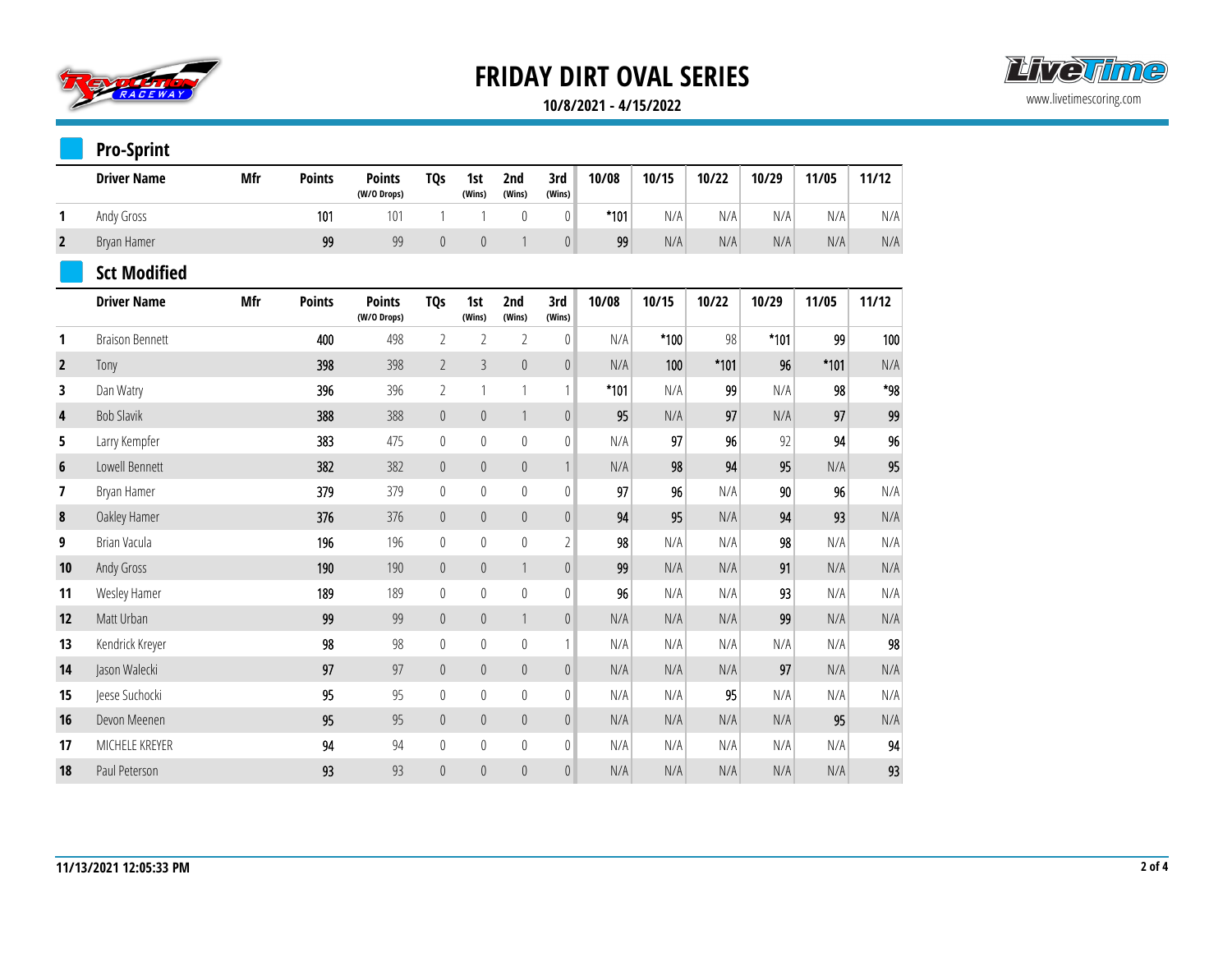

#### **10/8/2021 - 4/15/2022**

### **Stock Short Course**

|                  | <b>Driver Name</b>     | Mfr | <b>Points</b> | <b>Points</b><br>(W/O Drops) | <b>TQs</b>       | 1st<br>(Wins)    | 2nd<br>(Wins)  | 3rd<br>(Wins)    | 10/08 | 10/15  | 10/22  | 10/29 | 11/05  | 11/12  |
|------------------|------------------------|-----|---------------|------------------------------|------------------|------------------|----------------|------------------|-------|--------|--------|-------|--------|--------|
| 1                | Lowell Bennett         |     | 398           | 398                          | 3                | 2                | -1             | $\mathbf 0$      | N/A   | 100    | $*101$ | *97   | N/A    | $*100$ |
| $\overline{2}$   | Christopher Ryckman    |     | 392           | 488                          | $\boldsymbol{0}$ | $\mathbf 0$      | $\mathbf{1}$   | $\sqrt{2}$       | N/A   | 96     | 98     | 97    | 99     | 98     |
| 3                | <b>Braedy Long</b>     |     | 297           | 297                          | $\boldsymbol{0}$ | 1                | 1              | $\mathbf{1}$     | 100   | N/A    | 99     | N/A   | 98     | N/A    |
| 4                | Aaron Bennett          |     | 195           | 195                          | $\boldsymbol{0}$ | $\mathbb O$      | $\mathbf{1}$   | $\boldsymbol{0}$ | N/A   | 99     | 96     | N/A   | N/A    | N/A    |
| 5                | Aric Mikkelson         |     | 101           | 101                          | $\mathbf{1}$     | 1                | $\mathbb O$    | $\mathbb O$      | N/A   | N/A    | N/A    | N/A   | $*101$ | N/A    |
| 6                | Oakley Hamer           |     | 100           | 100                          | $\mathbb O$      | $\mathbf{1}$     | $\mathbf 0$    | $\mathbf 0$      | N/A   | N/A    | N/A    | 100   | N/A    | N/A    |
| 7                | Corey Schumacher       |     | 100           | 100                          | $\mathbb O$      | 1                | $\mathbb O$    | $\mathbf 0$      | N/A   | N/A    | N/A    | N/A   | N/A    | 100    |
| 8                | Wesley Hamer           |     | 99            | 99                           | $\boldsymbol{0}$ | $\mathbb O$      | $\mathbf{1}$   | $\pmb{0}$        | N/A   | N/A    | N/A    | 99    | N/A    | N/A    |
| 9                | Lewis Zempel           |     | 99            | 99                           | $\mathbf{1}$     | $\mathbf 0$      | $\mathbf{0}$   | $\mathbf{1}$     | N/A   | *99    | N/A    | N/A   | N/A    | N/A    |
| 10               | Doctor Sid             |     | 98            | 98                           | $\pmb{0}$        | $\mathbf 0$      | $\mathbf 0$    | $\mathbf{1}$     | N/A   | N/A    | N/A    | 98    | N/A    | N/A    |
| 11               | <b>Braison Bennett</b> |     | 97            | 97                           | $\mathbf 0$      | $\mathbf 0$      | $\mathbb O$    | $\mathbb O$      | N/A   | 97     | N/A    | N/A   | N/A    | N/A    |
| 12               | Tristan Bennett        |     | 97            | 97                           | $\boldsymbol{0}$ | $\mathbf 0$      | $\theta$       | $\pmb{0}$        | N/A   | N/A    | 97     | N/A   | N/A    | N/A    |
|                  | street stock           |     |               |                              |                  |                  |                |                  |       |        |        |       |        |        |
|                  | <b>Driver Name</b>     | Mfr | <b>Points</b> | <b>Points</b><br>(W/O Drops) | <b>TQs</b>       | 1st<br>(Wins)    | 2nd<br>(Wins)  | 3rd<br>(Wins)    | 10/08 | 10/15  | 10/22  | 10/29 | 11/05  | 11/12  |
| 1                | <b>Braison Bennett</b> |     | 402           | 500                          | $\mathfrak{Z}$   | 3                | 1              | $\mathbb O$      | N/A   | $*101$ | $*100$ | 100   | $*101$ | $*98$  |
| $\overline{2}$   | Paul Peterson          |     | 394           | 491                          | $\pmb{0}$        | $\pmb{0}$        | $\overline{2}$ | $\overline{2}$   | 99    | N/A    | 98     | 99    | 97     | 98     |
| 3                | Randy Kempen           |     | 391           | 391                          | $\boldsymbol{0}$ | $\mathbf 0$      | $\overline{2}$ | $\bf{0}$         | 97    | N/A    | 96     | N/A   | 99     | 99     |
| 4                | Chuck Ravey            |     | 385           | 385                          | $\boldsymbol{0}$ | $\mathbf{1}$     | $\mathbf 0$    | $\boldsymbol{0}$ | 95    | N/A    | 100    | N/A   | 95     | 95     |
| 5                | <b>Bob Slavik</b>      |     | 385           | 385                          | $\boldsymbol{0}$ | $\boldsymbol{0}$ | $\mathbb{0}$   | $\mathbb O$      | 96    | N/A    | 97     | N/A   | 96     | 96     |
| $\boldsymbol{6}$ | Larry Kempfer          |     | 381           | 474                          | $\mathbb O$      | $\mathbf 0$      | $\mathbf{1}$   | $\boldsymbol{0}$ | N/A   | 99     | 94     | 93    | 94     | 94     |
| 7                | Bryan Hamer            |     | 379           | 379                          | $\boldsymbol{0}$ | $\mathbf 0$      | $\mathbb O$    | $\mathbf{1}$     | 94    | 98     | N/A    | 97    | 90     | N/A    |
| $\pmb{8}$        | Oakley Hamer           |     | 374           | 374                          | $\mathbb O$      | $\mathbf 0$      | $\theta$       | $\boldsymbol{0}$ | 93    | 97     | N/A    | 91    | 93     | N/A    |
| 9                | Christopher Ryckman    |     | 369           | 545                          | $\mathbf 0$      | $\boldsymbol{0}$ | $\mathbf{0}$   | $\mathbf 0$      | 89    | 96     | 91     | 87    | 91     | 91     |
| 10               | Cory Long              |     | 273           | 273                          | $\pmb{0}$        | $\boldsymbol{0}$ | $\theta$       | $\theta$         | 91    | N/A    | 95     | N/A   | 87     | N/A    |